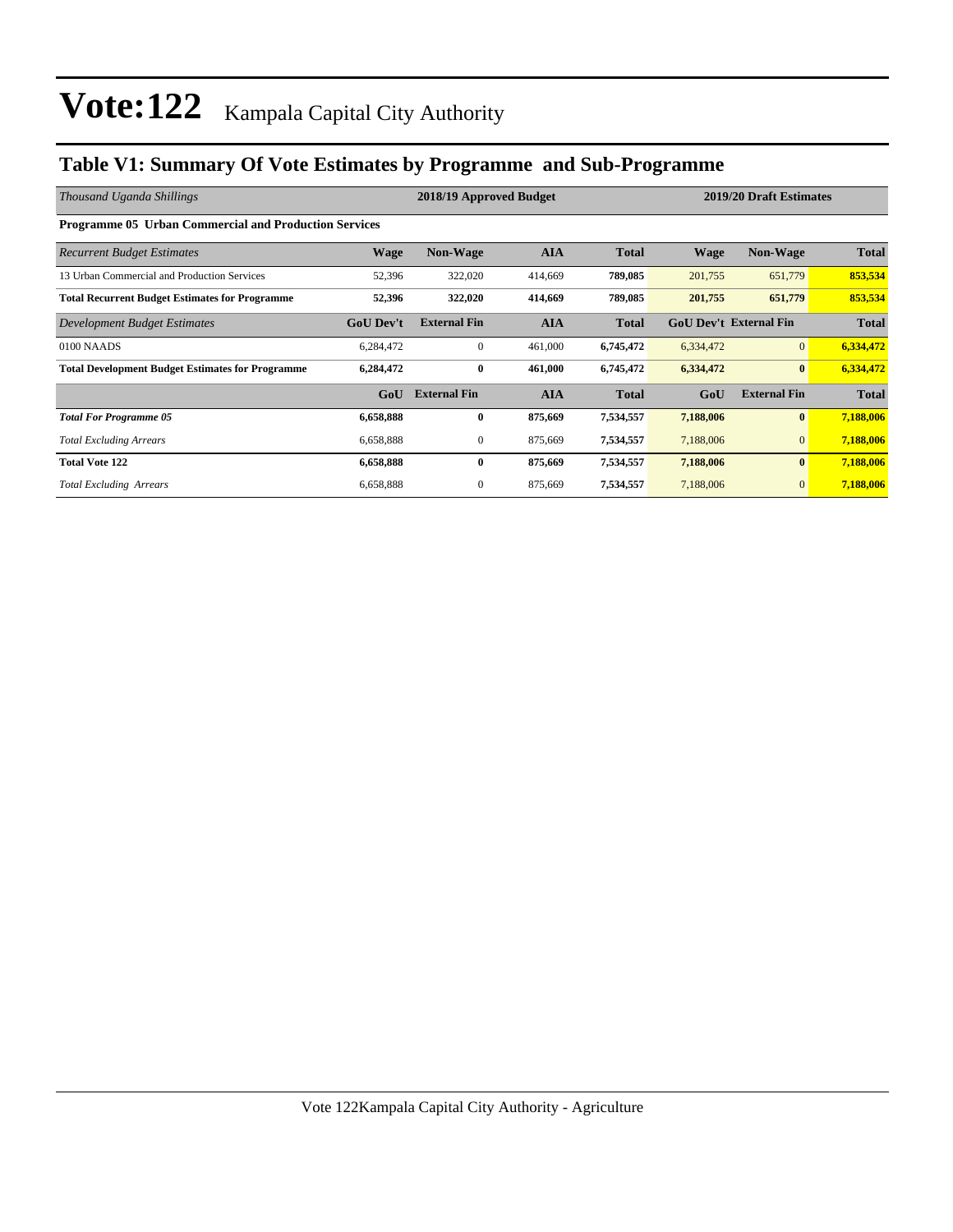### **Table V2: Summary Vote Estimates by Item**

| Thousand Uganda Shillings                               |           | 2018/19 Approved Budget |            |              |           | 2019/20 Draft Estimates |                         |  |
|---------------------------------------------------------|-----------|-------------------------|------------|--------------|-----------|-------------------------|-------------------------|--|
|                                                         | GoU       | <b>External Fin</b>     | <b>AIA</b> | <b>Total</b> | GoU       | <b>External Fin</b>     | <b>Total</b>            |  |
| <b>Employees, Goods and Services (Outputs Provided)</b> | 1,658,888 | $\bf{0}$                | 875,669    | 2,534,557    | 7,188,006 | $\bf{0}$                | 7,188,006               |  |
| 211101 General Staff Salaries                           | 52,396    | $\bf{0}$                | 169,735    | 222,130      | 201,755   | $\bf{0}$                | 201,755                 |  |
| 211103 Allowances (Inc. Casuals, Temporary)             | $\bf{0}$  | $\bf{0}$                | $\bf{0}$   | $\bf{0}$     | 177,080   | $\mathbf{0}$            | 177,080                 |  |
| 221001 Advertising and Public Relations                 | $\bf{0}$  | $\bf{0}$                | 0          | $\bf{0}$     | 41,000    | $\mathbf{0}$            | 41,000                  |  |
| 221002 Workshops and Seminars                           | $\bf{0}$  | $\bf{0}$                | 20,534     | 20,534       | 55,000    | $\mathbf{0}$            | 55,000                  |  |
| 221003 Staff Training                                   | $\bf{0}$  | $\bf{0}$                | 0          | $\bf{0}$     | 35,000    | $\bf{0}$                | 35,000                  |  |
| 221005 Hire of Venue (chairs, projector, etc)           | $\bf{0}$  | $\bf{0}$                | 0          | 0            | 237,600   | $\mathbf{0}$            | 237,600                 |  |
| 221012 Small Office Equipment                           | 0         | $\mathbf{0}$            | $\bf{0}$   | $\bf{0}$     | 496,200   | $\mathbf{0}$            | 496,200                 |  |
| 223005 Electricity                                      | $\bf{0}$  | $\bf{0}$                | 55,000     | 55,000       | 55,000    | $\mathbf{0}$            | 55,000                  |  |
| 223006 Water                                            | $\bf{0}$  | $\bf{0}$                | 28,000     | 28,000       | 28,000    | $\bf{0}$                | 28,000                  |  |
| 224001 Medical Supplies                                 | 272,350   | $\bf{0}$                | 25,000     | 297,350      | 4,285,529 | $\mathbf{0}$            | 4,285,529               |  |
| 224004 Cleaning and Sanitation                          | $\bf{0}$  | $\bf{0}$                | 106,400    | 106,400      | $\bf{0}$  | $\mathbf{0}$            | $\bf{0}$                |  |
| 224005 Uniforms, Beddings and Protective Gear           | $\bf{0}$  | $\bf{0}$                | $\bf{0}$   | $\bf{0}$     | 11,700    | $\mathbf{0}$            | 11,700                  |  |
| 224006 Agricultural Supplies                            | 1,324,472 | $\bf{0}$                | 60,359     | 1,384,830    | 1,324,472 | $\mathbf{0}$            | 1,324,472               |  |
| 225001 Consultancy Services- Short term                 | 9,670     | $\bf{0}$                | 0          | 9,670        | 59,670    | $\mathbf{0}$            | 59,670                  |  |
| 227002 Travel abroad                                    | $\bf{0}$  | $\bf{0}$                | 0          | $\bf{0}$     | 120,000   | $\mathbf{0}$            | 120,000                 |  |
| 228001 Maintenance - Civil                              | $\bf{0}$  | $\bf{0}$                | 400,641    | 400,641      | 50,000    | $\mathbf{0}$            | 50,000                  |  |
| 228004 Maintenance - Other                              | $\bf{0}$  | $\bf{0}$                | 10,000     | 10,000       | 10,000    | $\bf{0}$                | 10,000                  |  |
| <b>Investment</b> (Capital Purchases)                   | 5,000,000 | $\bf{0}$                | $\bf{0}$   | 5,000,000    | $\bf{0}$  | $\mathbf{0}$            | $\mathbf{0}$            |  |
| 312101 Non-Residential Buildings                        | 5,000,000 | $\bf{0}$                | $\bf{0}$   | 5,000,000    | $\bf{0}$  | $\bf{0}$                | $\overline{\mathbf{0}}$ |  |
| <b>Grand Total Vote 122</b>                             | 6,658,888 | $\bf{0}$                | 875,669    | 7,534,557    | 7,188,006 | $\bf{0}$                | 7,188,006               |  |
| <b>Total Excluding Arrears</b>                          | 6,658,888 | $\mathbf{0}$            | 875,669    | 7,534,557    | 7,188,006 | $\overline{0}$          | 7,188,006               |  |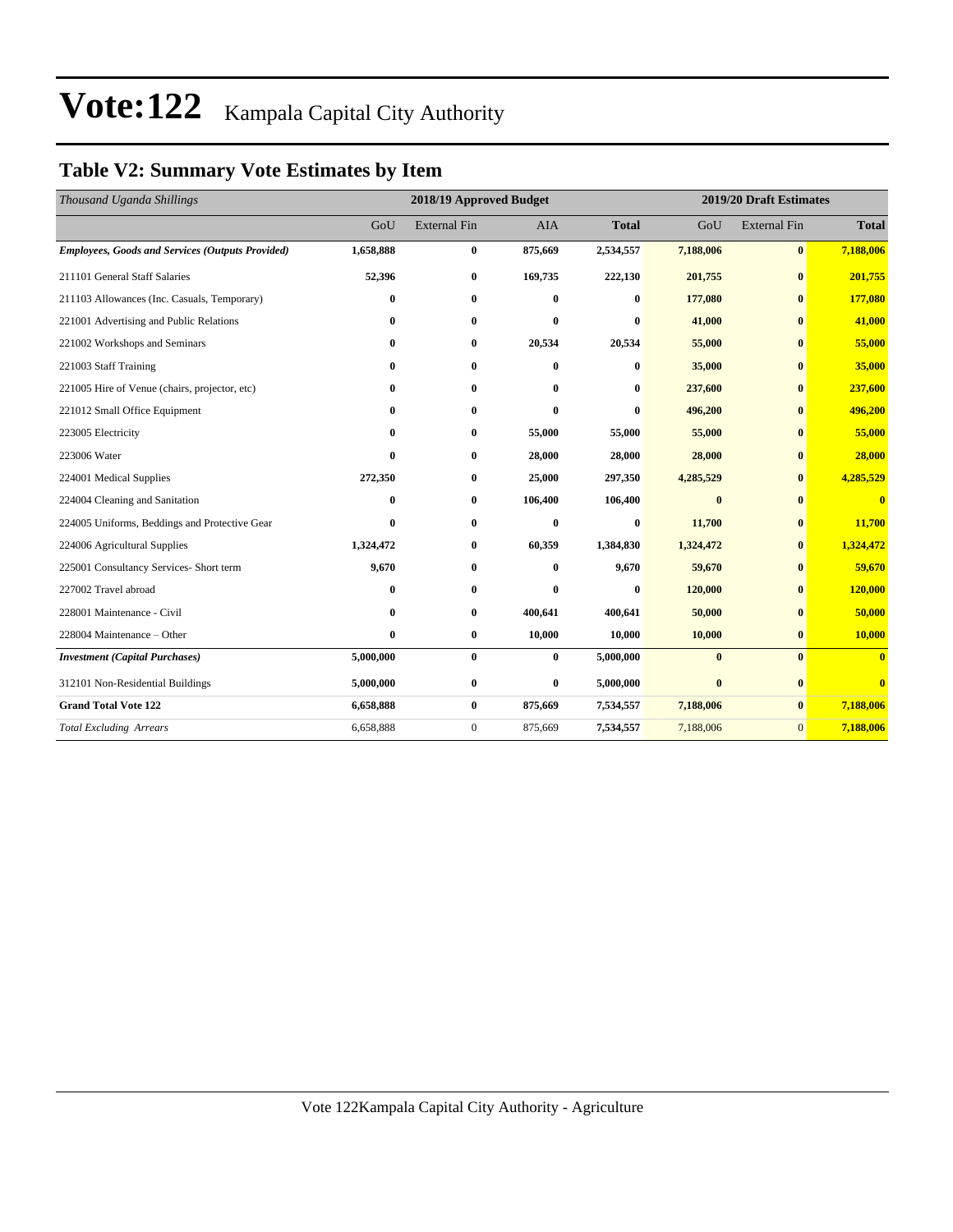### **Table V3: Detailed Estimates by Programme, Sub Programme, Output and Item**

#### *Programmme 05 Urban Commercial and Production Services*

*Recurrent Budget Estimates*

#### **SubProgramme 13 Urban Commercial and Production Services**

| Thousand Uganda Shillings                         | 2018/19 Approved Budget |                  |              |              | 2019/20 Draft Estimates |                |                         |
|---------------------------------------------------|-------------------------|------------------|--------------|--------------|-------------------------|----------------|-------------------------|
| <b>Outputs Provided</b>                           | Wage                    | Non Wage         | <b>AIA</b>   | <b>Total</b> | Wage                    | Non Wage       | <b>Total</b>            |
| Output 010503 Market Access for Urban Agriculture |                         |                  |              |              |                         |                |                         |
| 211101 General Staff Salaries                     | 52,396                  | $\boldsymbol{0}$ | 169,735      | 222,130      | 201,755                 | $\overline{0}$ | 201,755                 |
| 211103 Allowances (Inc. Casuals, Temporary)       | $\mathbf{0}$            | $\overline{0}$   | $\Omega$     | $\bf{0}$     | $\mathbf{0}$            | 132,080        | 132,080                 |
| 221002 Workshops and Seminars                     | $\Omega$                | $\overline{0}$   | 20,534       | 20,534       | $\mathbf{0}$            | 55,000         | 55,000                  |
| 223005 Electricity                                | $\Omega$                | $\overline{0}$   | 55,000       | 55,000       | $\mathbf{0}$            | 55,000         | 55,000                  |
| 223006 Water                                      | $\Omega$                | $\overline{0}$   | 28,000       | 28,000       | $\mathbf{0}$            | 28,000         | 28,000                  |
| 224001 Medical Supplies                           | $\mathbf{0}$            | 272,350          | 25,000       | 297,350      | $\mathbf{0}$            | 322,029        | 322,029                 |
| 224004 Cleaning and Sanitation                    | $\Omega$                | $\mathbf{0}$     | 106,400      | 106,400      | $\overline{0}$          | $\mathbf{0}$   | $\overline{\mathbf{0}}$ |
| 224006 Agricultural Supplies                      | $\mathbf{0}$            | 40,000           | $\mathbf{0}$ | 40,000       | $\overline{0}$          | 40,000         | 40,000                  |
| 225001 Consultancy Services- Short term           | $\overline{0}$          | 9,670            | $\Omega$     | 9.670        | $\mathbf{0}$            | 9.670          | 9,670                   |
| 228004 Maintenance – Other                        | $\Omega$                | $\mathbf{0}$     | 10,000       | 10,000       | $\mathbf{0}$            | 10,000         | 10,000                  |
| <b>Total Cost of Output 03</b>                    | 52,396                  | 322,020          | 414,669      | 789,085      | 201,755                 | 651,779        | 853,534                 |
| <b>Total Cost Of Outputs Provided</b>             | 52,396                  | 322,020          | 414,669      | 789,085      | 201,755                 | 651,779        | 853,534                 |
| <b>Total Cost for SubProgramme 13</b>             | 52,396                  | 322,020          | 414,669      | 789,085      | 201,755                 | 651,779        | 853,534                 |
| <b>Total Excluding Arrears</b>                    | 52,396                  | 322,020          | 414,669      | 789,085      | 201,755                 | 651,779        | 853,534                 |

*Development Budget Estimates*

#### **Project 0100 NAADS**

| Thousand Uganda Shillings                         | 2018/19 Approved Budget       | 2019/20 Draft Estimates |                |              |                               |                 |              |
|---------------------------------------------------|-------------------------------|-------------------------|----------------|--------------|-------------------------------|-----------------|--------------|
| <b>Outputs Provided</b>                           | <b>GoU Dev't External Fin</b> |                         | <b>AIA</b>     | <b>Total</b> | <b>GoU Dev't External Fin</b> |                 | <b>Total</b> |
| Output 010503 Market Access for Urban Agriculture |                               |                         |                |              |                               |                 |              |
| 211103 Allowances (Inc. Casuals, Temporary)       | $\mathbf{0}$                  | $\overline{0}$          | $\overline{0}$ | $\bf{0}$     | 45,000                        | $\vert 0 \vert$ | 45,000       |
| 221001 Advertising and Public Relations           | $\mathbf{0}$                  | $\mathbf{0}$            | $\theta$       | $\bf{0}$     | 41,000                        | $\vert 0 \vert$ | 41,000       |
| 221003 Staff Training                             | $\mathbf{0}$                  | $\Omega$                | $\Omega$       | $\bf{0}$     | 35,000                        | $\vert 0 \vert$ | 35,000       |
| 221005 Hire of Venue (chairs, projector, etc)     | $\theta$                      | $\mathbf{0}$            | $\theta$       | $\bf{0}$     | 237,600                       | $\vert 0 \vert$ | 237,600      |
| 221012 Small Office Equipment                     | $\mathbf{0}$                  | $\boldsymbol{0}$        | $\overline{0}$ | $\bf{0}$     | 496,200                       | $\vert 0 \vert$ | 496,200      |
| 224001 Medical Supplies                           | $\mathbf{0}$                  | $\mathbf{0}$            | $\overline{0}$ | $\bf{0}$     | 3,963,500                     | $\vert 0 \vert$ | 3,963,500    |
| 224005 Uniforms, Beddings and Protective Gear     | $\theta$                      | $\overline{0}$          | $\overline{0}$ | $\bf{0}$     | 11,700                        | $\vert 0 \vert$ | 11,700       |
| 224006 Agricultural Supplies                      | 1,284,472                     | $\overline{0}$          | 60,359         | 1,344,830    | 1,284,472                     | $\vert 0 \vert$ | 1,284,472    |
| 225001 Consultancy Services- Short term           | $\theta$                      | $\boldsymbol{0}$        | $\theta$       | $\bf{0}$     | 50,000                        | $\vert 0 \vert$ | 50,000       |
| 227002 Travel abroad                              | $\mathbf{0}$                  | $\Omega$                | $\Omega$       | $\bf{0}$     | 120,000                       | $\vert 0 \vert$ | 120,000      |